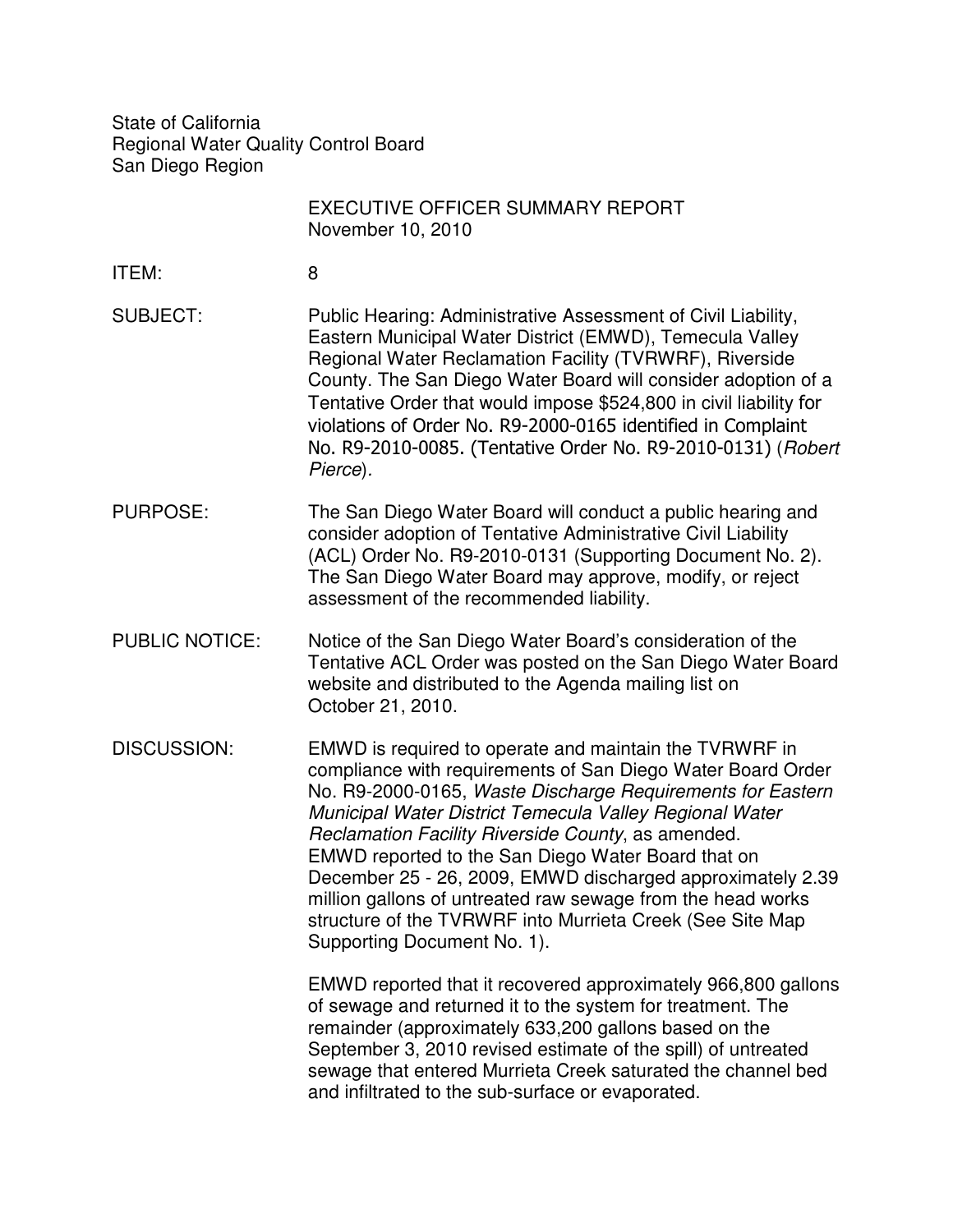On February 1, 2010, the San Diego Water Board issued Investigative Order No. R9-2010-0009 requesting detailed information on the discharge. On March 3, 2010 EMWD submitted the required technical report.

On July 23, 2010, the San Diego Water Board Assistant Executive Officer issued Administrative Civil Liability Complaint No. R9-2010-0085 in the amount of \$1,035,310 to EMWD for violating Discharge Prohibitions A.1, A.2, A.3 and A.4 of Order No. R9-2000-0165, Federal Clean Water Act section 301, and Water Code section 13376.

The penalty proposed in the Tentative Order reflects the revised spill estimate that is smaller than in the original Complaint. EMWD originally estimated the volume of the spill to be 2.39 million gallons. On September 3, 2010 EMWD presented new evidence to the San Diego Water Board Prosecution Team and requested that the original estimated volume of discharge be revised downward. The Prosecution Team concurred that information provided by EMWD justifies a reduction in the estimated discharge volume to 1.6 million gallons. In applying the revised discharge volume to the 2009 State Board Water Quality Enforcement Policy (Enforcement Policy) penalty calculation methodology, the final liability recommended by the Prosecution Team has been revised to \$524,800.

According to the Water Code and Enforcement Policy the total maximum liability for this discharge is \$16,000,000 and the minimum liability amount the San Diego Water Board should assess is \$27,119. The recommended amount of discretionary assessment is based upon consideration of factors contained in Water Code section 13327, which include: the nature, circumstance, extent, and gravity of the violations, the ability to pay, the effect on ability to continue in business, prior history of violation, the degree of culpability, economic benefit or savings, if any, resulting from the violation, and other matters as justice may require. These factors are applied to the penalty calculation methodology contained in section VI of the Enforcement Policy.

## Submission of Evidence

Pursuant to the hearing procedures distributed with the ACL Complaint and finalized on August 11, 2010, the Prosecution Team and EMWD submitted evidence and policy statements on September 2, 2010 and September 22, 2010, respectively (Supporting Document Nos. 8 and 9). The Prosecution Team submitted rebuttal evidence on October 4, 2010 (Supporting Document No. 12).